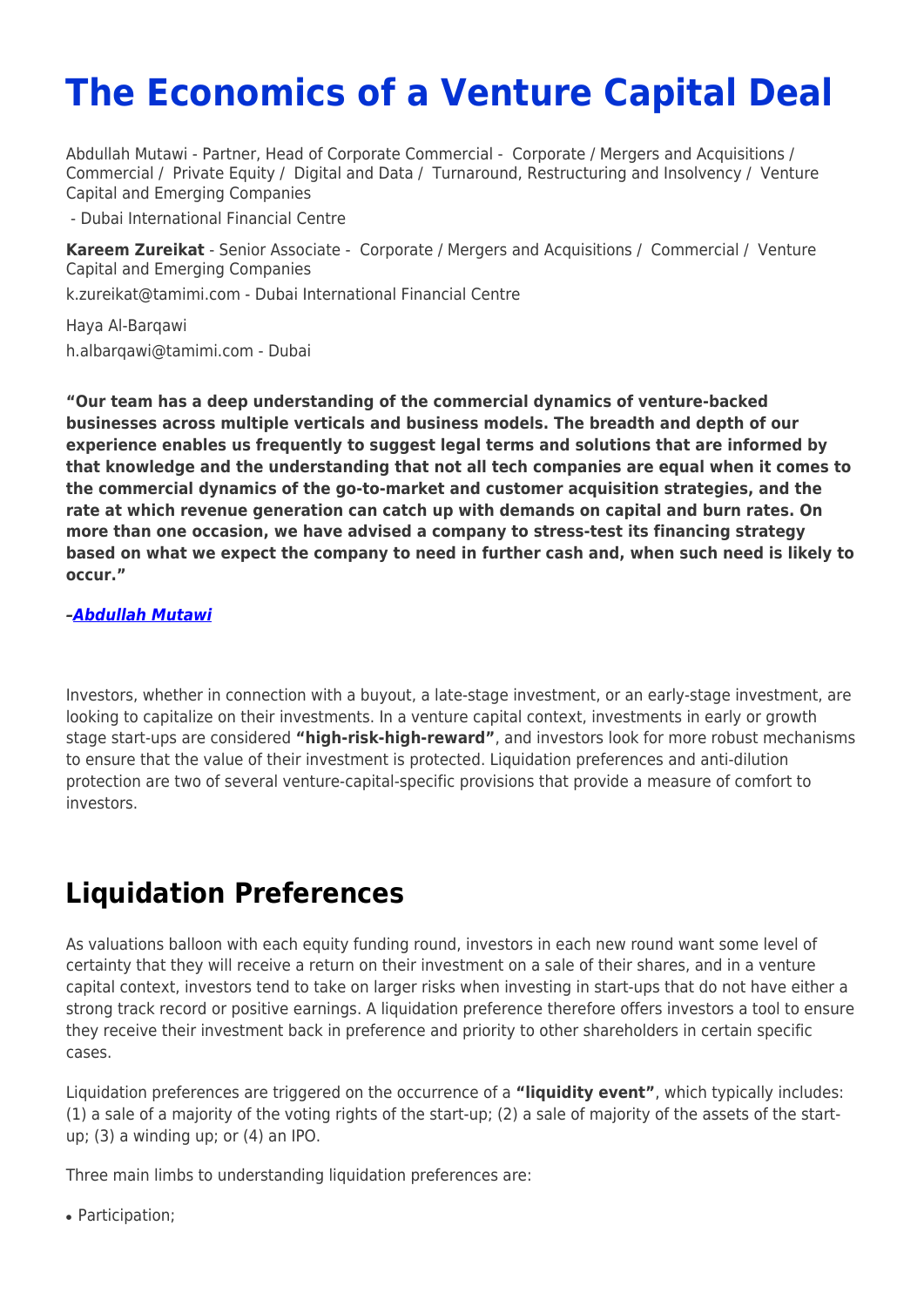- Seniority; and
- Multiple.

### **Participation**

Participating Liquidation Preference: In a participating liquidation preference, the investor gets a complete return of their capital investment first and in priority to all other shareholders, and then has the right to **"participate"** in the remaining proceeds distributed to all shareholders on a pro rata basis with the remaining shareholders.

By way of example, assume an investor made an investment of USD 1,000,000 in consideration for 100,000 Preferred Shares, for a resulting ownership of 50% of the start-up's share capital. The terms of the investment include a liquidation preference equal to the full value of the USD 1,000,000 investment. The start-up does not perform as expected, and one year later, 100% of the start-up's shares are sold to a private equity investor at a total valuation of USD 1,500,000. Given that the investor has a liquidation preference in respect of the full value of its investment, the investor will receive USD 1,000,000 from the buyout, with the remaining USD 500,000 distributed to all shareholders pro rata. Had no such liquidation preference been included, the investor would have received USD 750,000, representing its 50% share of the total purchase price. But given that the investor has participation rights, the investor would first receive its USD 1,000,000, and would then be able to participate, on a pro rata basis, with the remaining shareholders in the remaining USD 500,000, and would therefore receive USD 1,250,000, which is its USD 1,000,000 investment, plus its pro rata share (namely 50%) of the remaining USD 500,000, which is an amount equal to USD 250,000.

Non-Participating Liquidation Preference: Unlike a participating liquidation preference, a non-participating liquidation preference gives the investor the choice of whether to be paid back its entire capital investment or alternatively share the proceeds of the liquidity event on a pro rata basis with all shareholders. The investor will choose the option which yields the largest returns. This is a more balanced liquidation preference as the investor does not receive two separate distributions as it would have had it held participation rights.

If we use the example above where an investor has made an investment of USD 1,000,000 for 50% of a start-up's share capital, and the start-up's shares are once again sold at a total valuation of USD 1,500,000, the investor would have to make a choice between two possible options; the investor could either exercise the liquidation preference and receive a guaranteed USD 1,000,000 back, or alternatively, can choose to convert its preferred shares to ordinary shares for USD 750,000 (i.e. 50% of 1.5 million). The choice here seems obvious, and the investor would most likely opt for the USD 1,000,000. However, should the company sell for a value higher than was anticipated, the investor will choose to receive its pro rata portion of the consideration.

#### **Participating Liquidation Preference**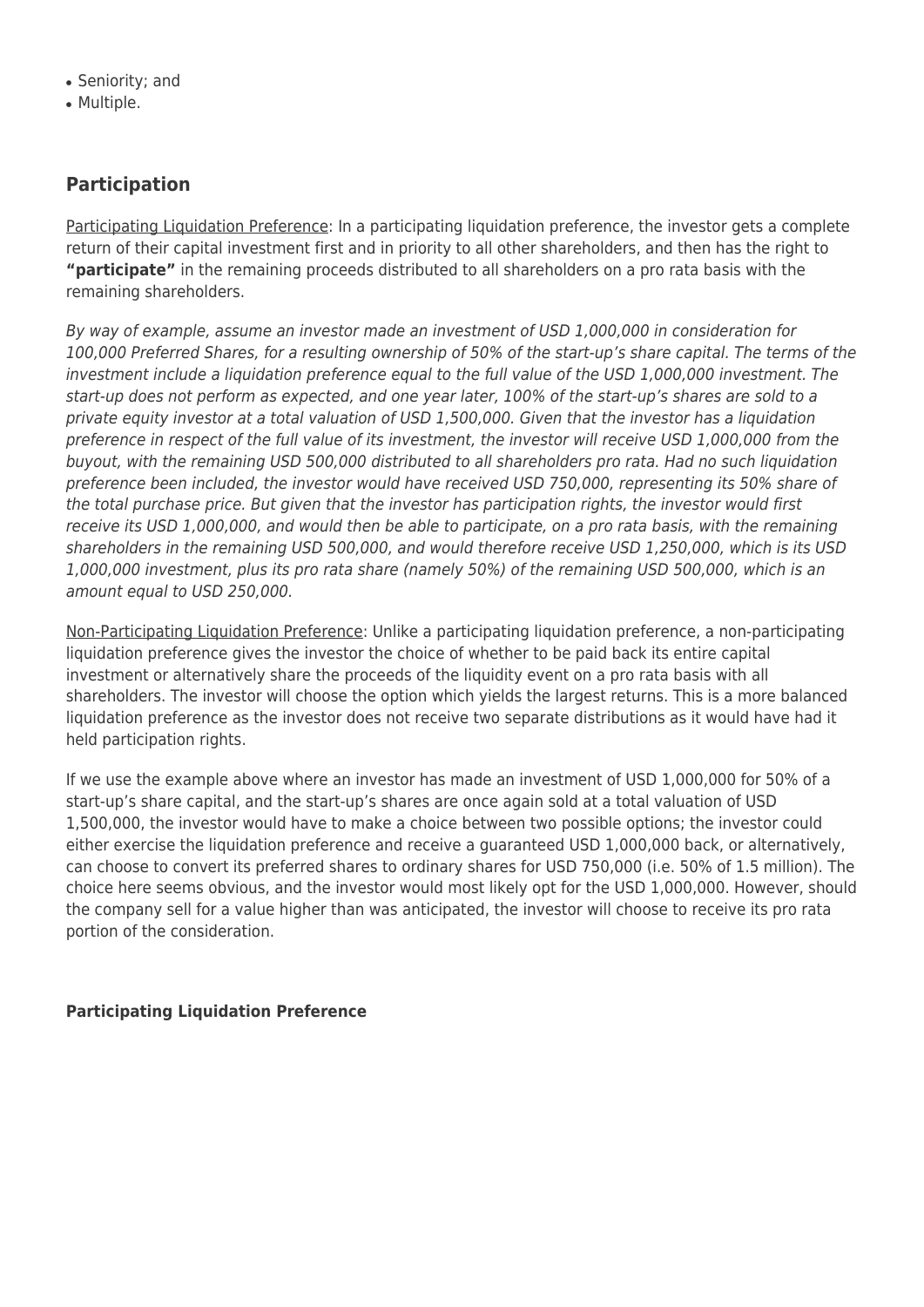

## **Seniority**

It is particularly important for entrepreneurs and venture capitalists to understand seniority structures when making an investment in order to determine where and when they will get their payout. While originally, pari passu structures were more common, standard seniority structures are gaining popularity for several years now.

Standard Seniority: As a general approach to venture capital funding rounds, new equity-round investors are offered preferred shares which carry preferential economic and voting rights. Therefore, liquidation preferences can be **"stacked"**, and payouts are in order form latest round to earliest round. This is the standard **"last in, first out"** approach, and each new funding round investor would receive its payout prior to the investors of the preceding funding round. The obvious risk for founders and early stage investors is that they could be left with little (to nothing at all) if the proceeds from the liquidity event are insufficient and the waterfall dries up due to payments of more senior liquidation preferences before more junior preference holders can realize a return.

Pari Passu Seniority: A pari passu liquidation preference gives all investors holding preferred shares equal seniority status. This means that all investors would share in at least some part of the proceeds and no one is left with nothing.

Tiered Seniority: This liquidation preference right is a hybrid of standard and pari passu seniority, where investors from different funding rounds are grouped into distinct seniority levels or **"tiers"**. Each tier of investors would then be treated as a separate class in terms of liquidation seniority, and the standard seniority approach would apply to each tier of investors. Then, within each tier, investors of that tier are paid in a pari passu format.

### **Return Multiples**

A 1x multiple guarantees that the investor gets 100% of their money back. While the market standard approach to a liquidation preference is to grant the investor the right to receive all of its invested capital (which is venture capital lingo is a **"1x liquidation preference"**), investors may, in certain circumstances, request a multiple of their capital invested. Therefore, an investor may request 2x or 3x its invested capital to be paid on the occurrence of a liquidity event. While 2x or 3x multiples may be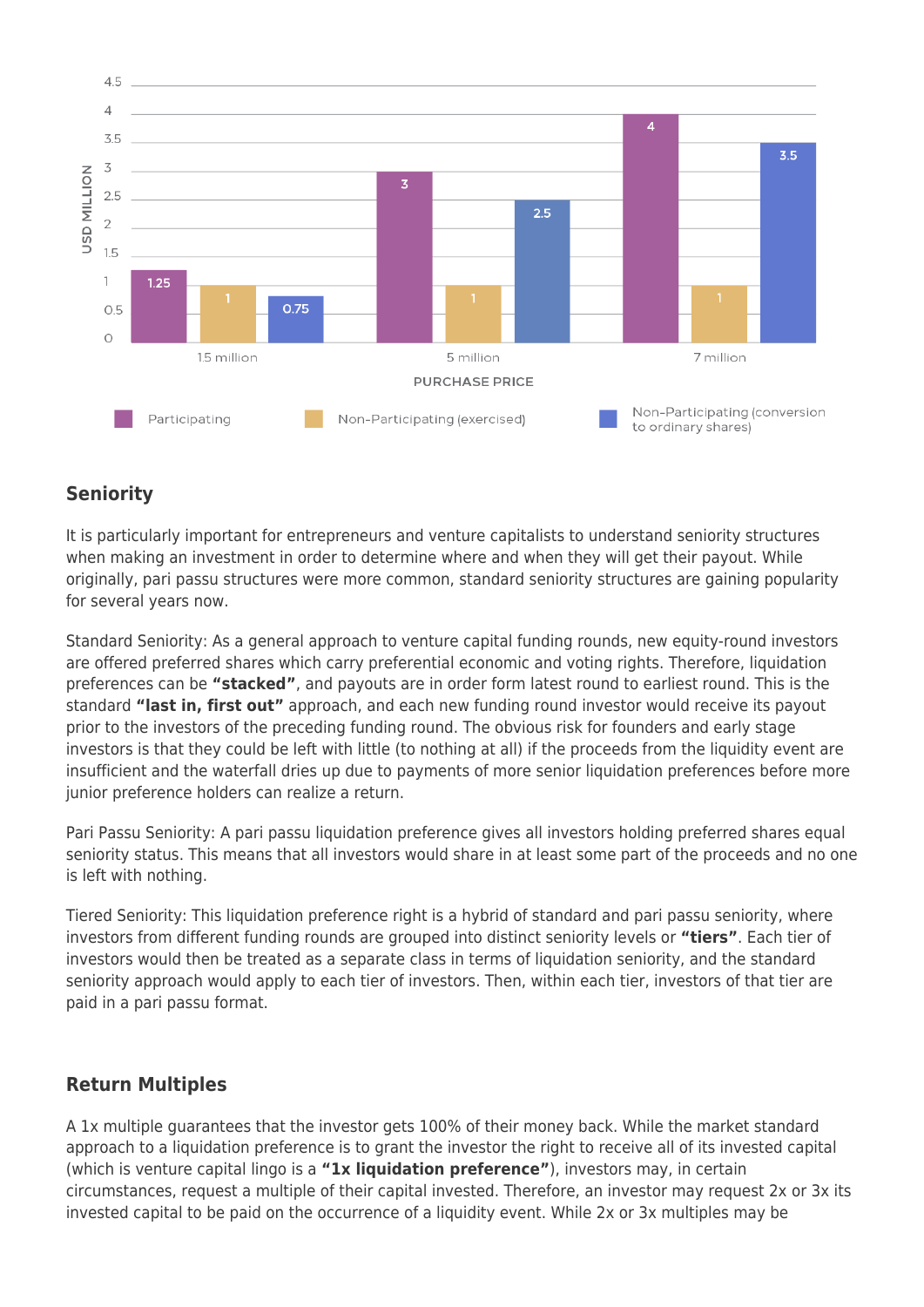acceptable in certain rare scenarios, for example where a start-up may be willing to offer such return multiples in an insolvency rescue funding round, the market standard approach in the Middle East is a 1x liquidation preference.

# **Anti-Dilution Protection**

Anti-dilution protection operates to preserve the economic value and not the ownership percentage of an investor's investment. It is therefore, in its simplest form, a mechanism that grants investors additional shares to compensate them for the diminution of the start-up's valuation in the future.

Anti-dilution provisions are typically included in a shareholders' agreement entered into between the shareholders and the start-up. Venture capital transactions in the United States do not typically use a shareholders' agreement, and the anti-dilution provisions are included in the amended and restated charter.

To illustrate potential investment risks that may arise, and how an anti-dilution right can protect the value of an investment, let's take the following example:

A company has a total of 1,000,000 shares in issue, all of which are issued to its founder prior to its Series A funding round. The start-up has found one investor for its Series A funding round, and the start-up and investor have agreed to an investment at a pre-money valuation of the start-up equal to USD 10,000,000. The investor agrees to invest USD 5,000,000 in the Series A funding round, at price per share equal to USD 10 (the 10,000,000 valuation divided by the 1,000,000 shares in issue). The company's issued share capital after the Series A round is 1,500,000, which is comprised of the founder's original 1,000,000 shares plus the new 500,000 Series A shares issued to the investor (calculated by dividing the investment amount (USD 5,000,000) by the price per share USD 10), and therefore the founder owns 66.67% of the company and the Series A investor owns 33.3%.

Assume, that the Series B funding round valuation was less than the Series A valuation (i.e. the value of the start-up after the closing of the Series A funding round diminished). This is what is called a **'Down Round'** in a venture capital context. What would happen then? For illustrative purposes, assume (in a rather extreme case) that the start-up has not done well and the Series B funding round occurs at a premoney valuation of USD 2,000,000, which means the price per share for the Series B investor is USD 1.33. Assume also that the Series B investor invests USD 10,000,000 as part of the Series B funding round, the Series B investor would receive almost 7,518,796 new Series B preferred shares.

In this case, the Series A investor's overall ownership and value position has deteriorated significantly; its ownership has been diluted to 5.5%, and its 500,000 shares that were once worth USD 10 per share are now worth USD 1.33 per share!

Given the loss of return due to the devaluation of the start-up, anti-dilution protections kick-in during a Down Round to adjust the overall value of the Series A investor's position by allocating more shares to the Series A investor. So how does this happen?

If a Down Round closes, the anti-dilution provisions under the relevant documents may provide that the start-up would issue to the Series A investor **'bonus shares'** to compensate for the diminution in the Series A investor's investment. These shares would be issued for no consideration, or, if that is not permissible under applicable laws, at par value.

An alternative and more common mechanism is to adjust the **"Conversion Price"** for the Series A investor. Given that investors typically receive preferred shares when investing in a start-up, the funding round documents provide for a mechanism for conversion of the preferred shares into common shares, for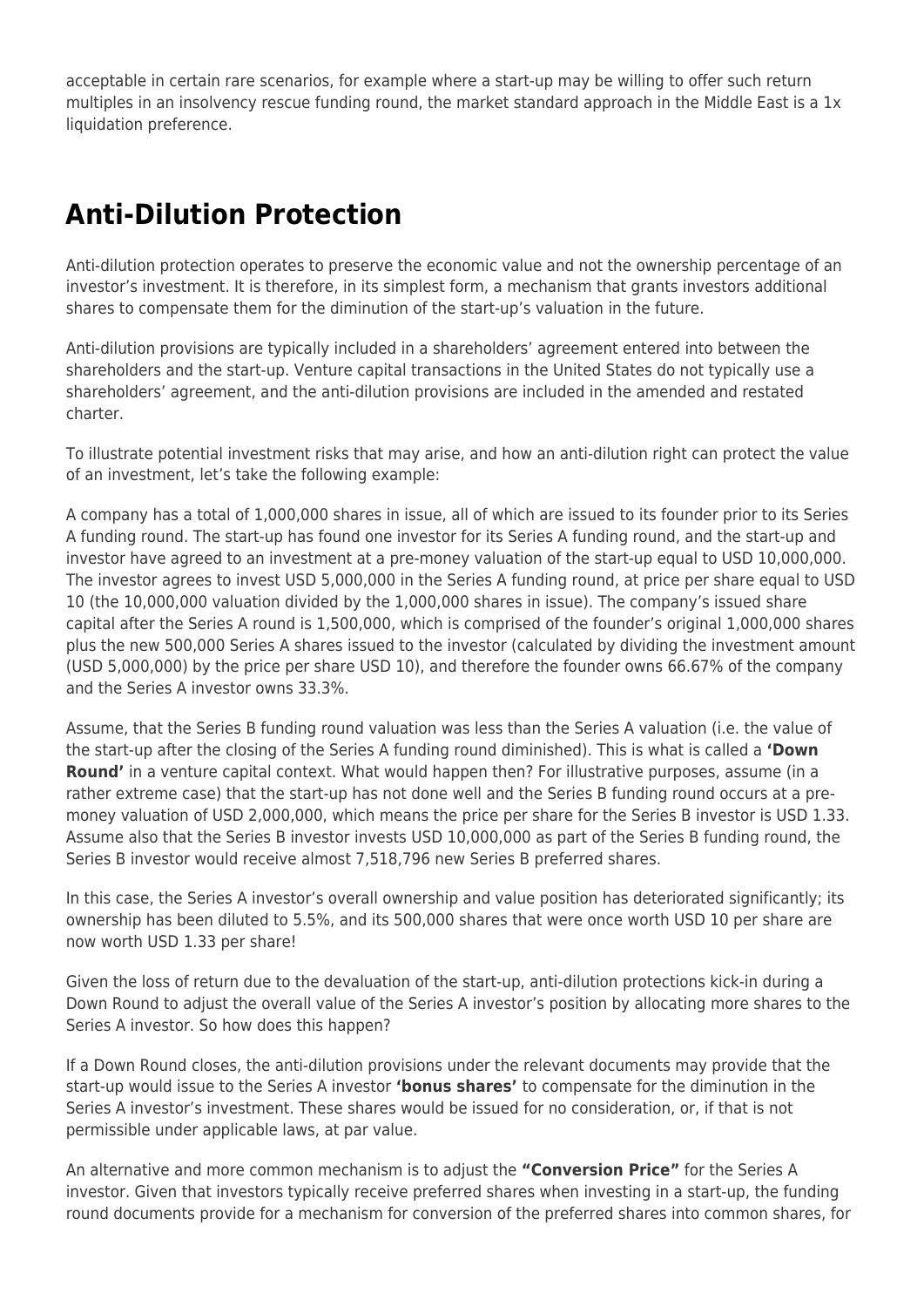example, on an initial public offering. The Conversion Price usually starts as the price per share at which an investor has subscribed for its shares and this would then be adjusted in the event of a Down Round. Therefore, using our example above, the initial conversion price for the Series A investor is USD 10. If, however, the start-up closes a Down Round, the Conversion Price will be adjusted downwards such that, upon conversion of preferred shares into common shares, the holder of preferred shares would receive more ordinary shares for its preferred shares (i.e. the conversion is no longer a 1:1 for the conversion of a preferred share to an ordinary share). This is because an investment of USD 5,000,000 at a price per share lower than USD 10 results in more shares being issued to the investor.

Whether the agreements provide for the issue of bonus shares or an adjustment to the Conversion Price, anti-dilution provisions are inherently tied to the value of the shares.

So how do we calculate the number of **'bonus shares'** or the adjusted Conversion Price based on the price per share paid by the investor?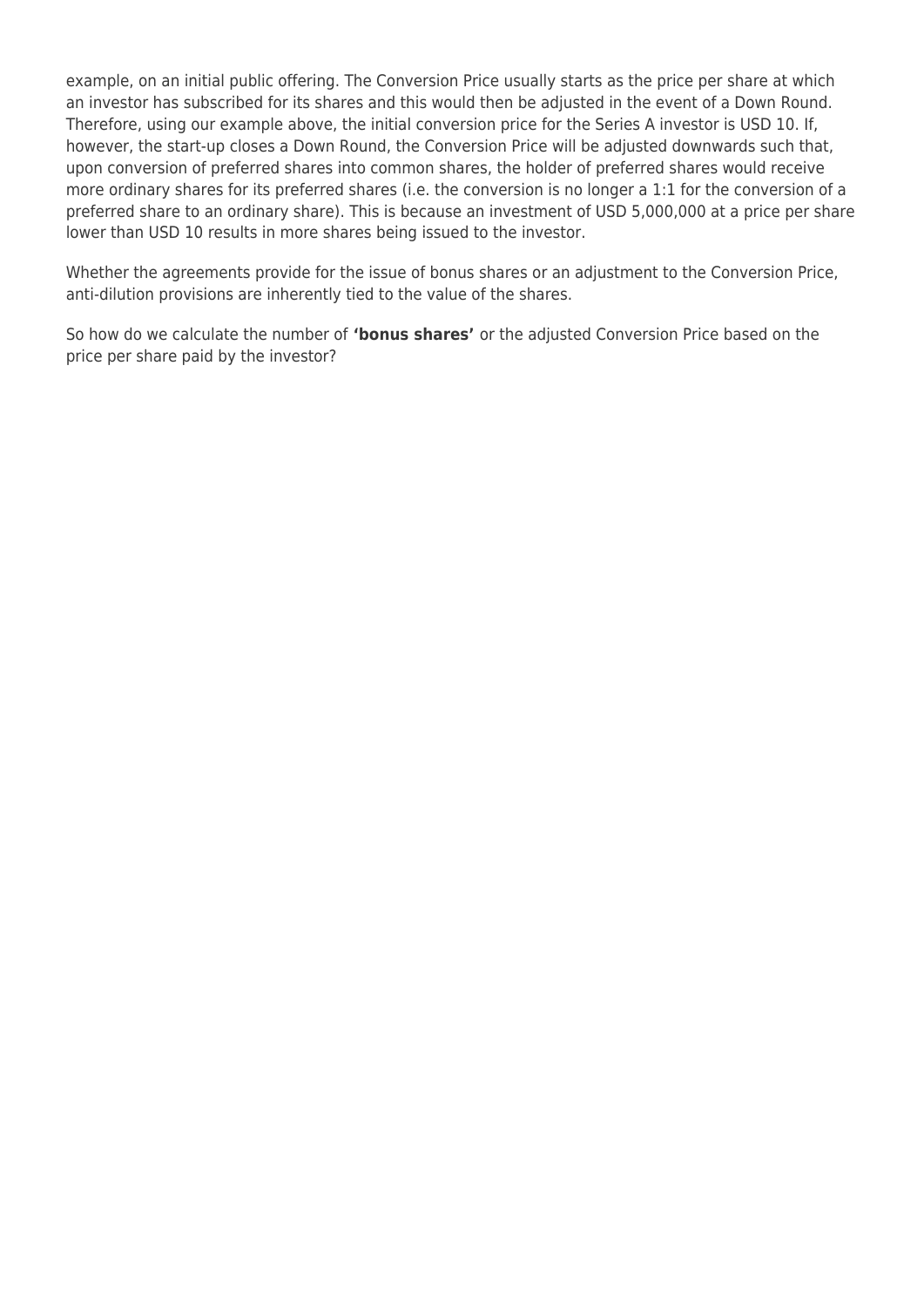

There are two formulas; a weighted average formula and a full ratchet formula. The full ratchet formula is a rather draconian approach to anti-dilution, and the venture capital ecosystem has moved further away from full ratchet anti-dilution protection, although it may still appear or otherwise be justified in certain specific instances, for example, when an investor is investing in a distressed start-up and seeks additional protections.

"While commonly misinterpreted as a right of first refusal on capital raises (i.e. the right to